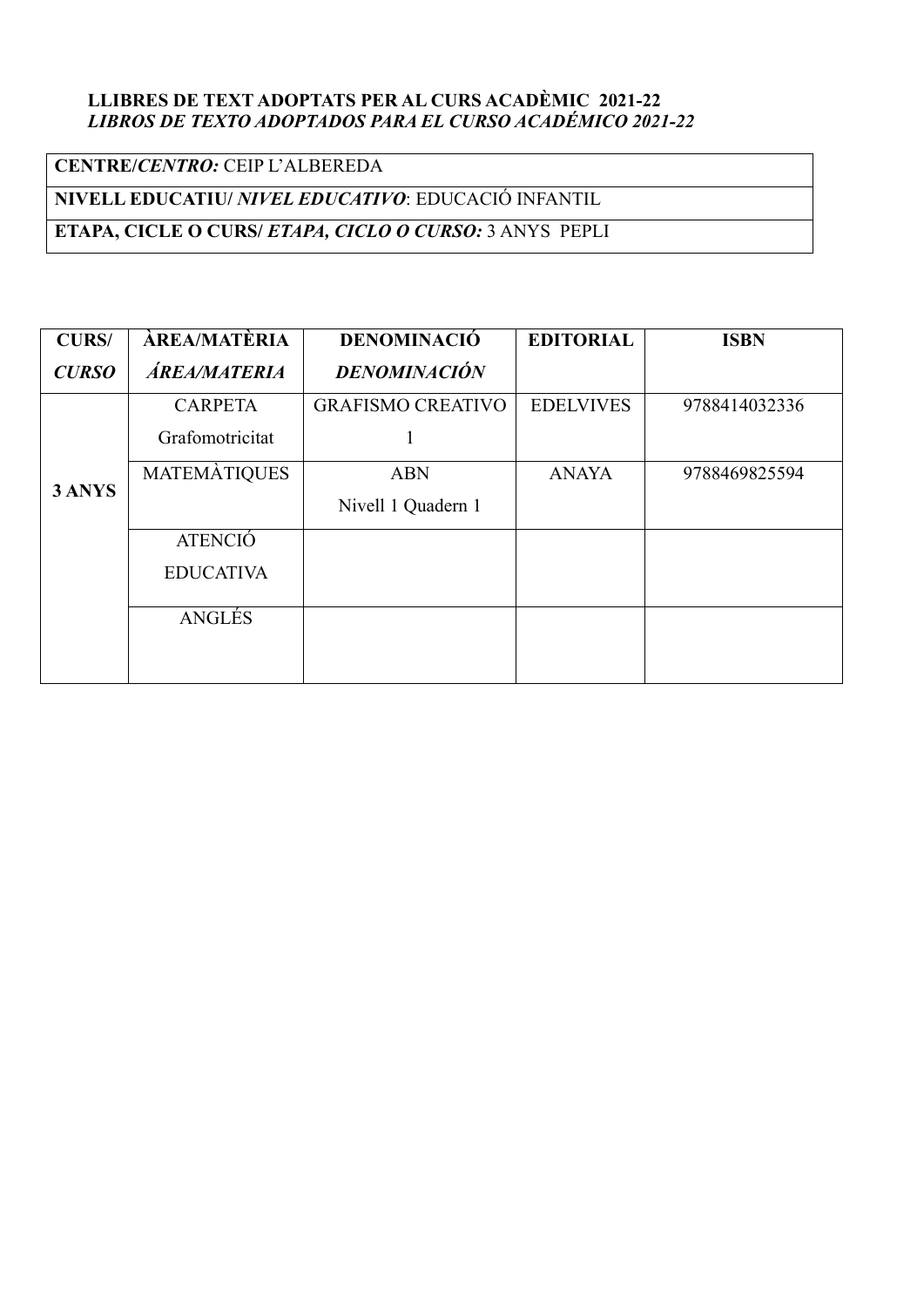### **LLIBRES DE TEXT ADOPTATS PER AL CURS ACADÈMIC 2021-22** *LIBROS DE TEXTO ADOPTADOS PARA EL CURSO ACADÉMICO 2021-22*

### **CENTRE/***CENTRO:* CEIP L'ALBEREDA

## **NIVELL EDUCATIU/** *NIVEL EDUCATIVO*: EDUCACIÓ INFANTIL

# **ETAPA, CICLE O CURS/** *ETAPA, CICLO O CURSO:* 4 ANYS PEPLI

| <b>CURS/</b> | ÀREA/MATÈRIA        | <b>DENOMINACIÓ</b>  | <b>EDITORIAL</b> | <b>ISBN</b>   |
|--------------|---------------------|---------------------|------------------|---------------|
| <b>CURSO</b> | <b>ÁREA/MATERIA</b> | <b>DENOMINACIÓN</b> |                  |               |
| 4 ANYS       | <b>CARPETA</b>      | <b>GRAFISMO</b>     | <b>EDELVIVES</b> | 9788414032343 |
|              | Grafomotricitat     | <b>CREATIVO 2</b>   |                  |               |
|              | <b>MATEMATIQUES</b> | <b>ABN</b>          | <b>ANAYA</b>     |               |
|              |                     | Nivell 1 Quadern 1  |                  | 9788469825594 |
|              |                     | Nivell 1 Quadern 2  |                  | 9788469825624 |
|              | <b>ATENCIÓ</b>      |                     |                  |               |
|              | <b>EDUCATIVA</b>    |                     |                  |               |
|              | ANGLÉS              | <b>BIG WHEEL</b>    | Macmillan        | 9781380026323 |
|              |                     |                     |                  |               |